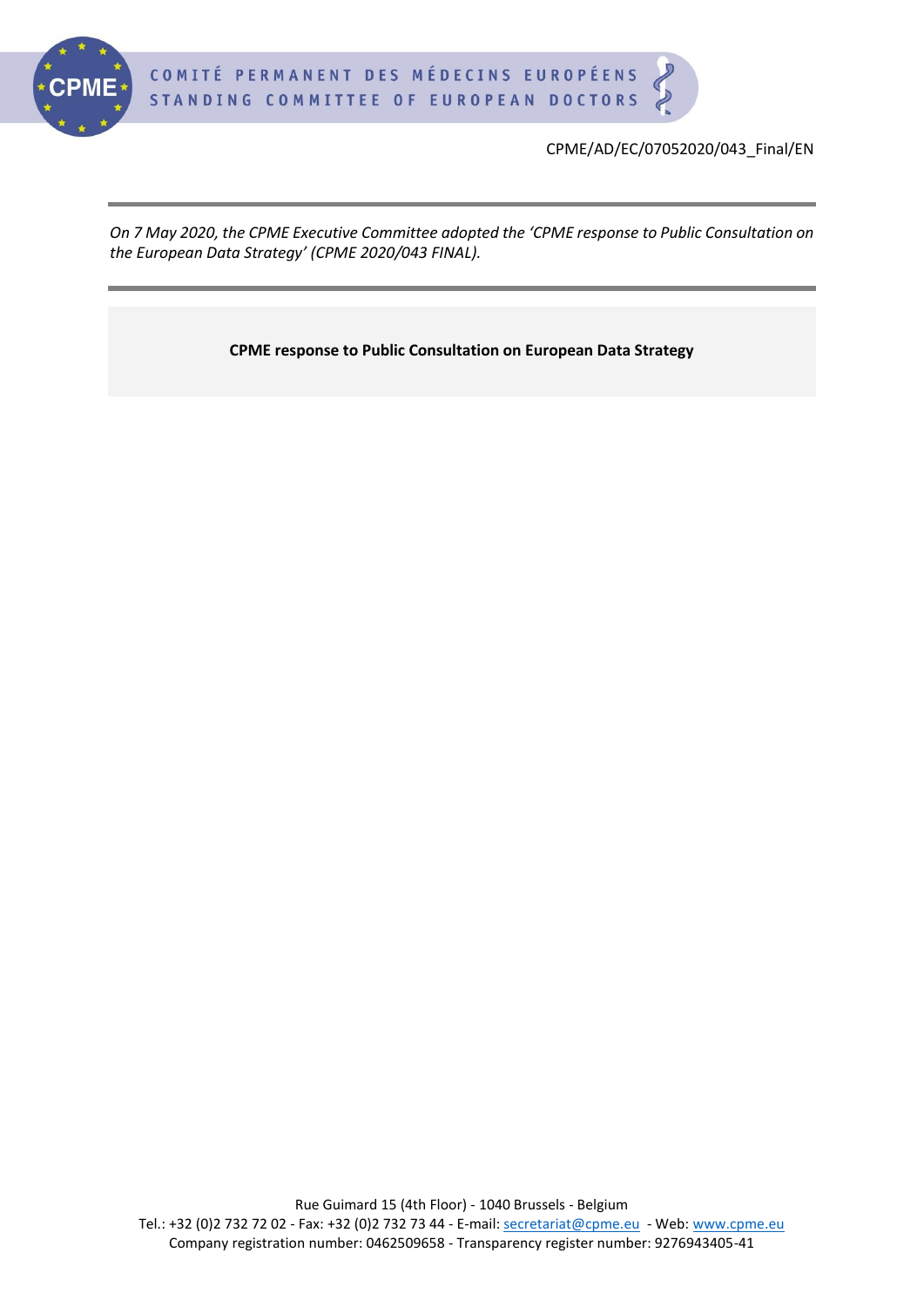# European Strategy for data

Fields marked with \* are mandatory.

# Introduction

Europe is undergoing a digital transition that is changing our societies and economies at an unprecedented speed. Data is at the core of this transformation. It has an impact on all economic sectors and also on the daily lives of citizens.

The aim of the European strategy for data is to create a single European data space: a genuine single market for data, where personal as well as non-personal data, including confidential data, are secure. This will make it easier for businesses and public authorities to access an almost infinite amount of high-quality data to boost growth and create value, while reducing the carbon footprint of the EU economy.

To fulfil this ambition, the EU can build its single market for data on a strong legal framework in terms of data protection, freedom to provide services and of establishment, fundamental rights, safety and cybersecurity – and this will be further stimulated by a large degree of interconnection in digital public services. In addition, the EU has a strong industrial base and a recognised technological capacity to build safe and reliable complex products and services, from aeronautics to energy, automotive, medical equipment and digital.

The Commission is putting forward a European data strategy that benefits society and the entire European digital economy. It puts the citizen at the centre of the data-driven economy while ensuring that European companies and public authorities can capitalise on the data they generate and also have better access to the data generated by others.

You can consult [the European data strategy here](https://ec.europa.eu/info/strategy/priorities-2019-2024/europe-fit-digital-age/european-data-strategy). You are invited to read this document prior to completing the questionnaire.

This public consultation will help shape the future policy agenda on the EU data economy. It will feed into possible Commission initiatives on access to and re-use of data.

It is structured in two sections. The objective of Section 1 is to collect views on the data strategy as a whole. Section 2 is divided into sub-sections. It aims to collect information on three specific aspects announced in the data strategy:

- how data governance mechanisms and structures can best maximise the social and economic benefits of data usage in the EU
- the EU-wide list of high-value datasets that the Commission is to draw up under the recently adopted Open Data Directive
- the role of self-regulation to implement rules on data processing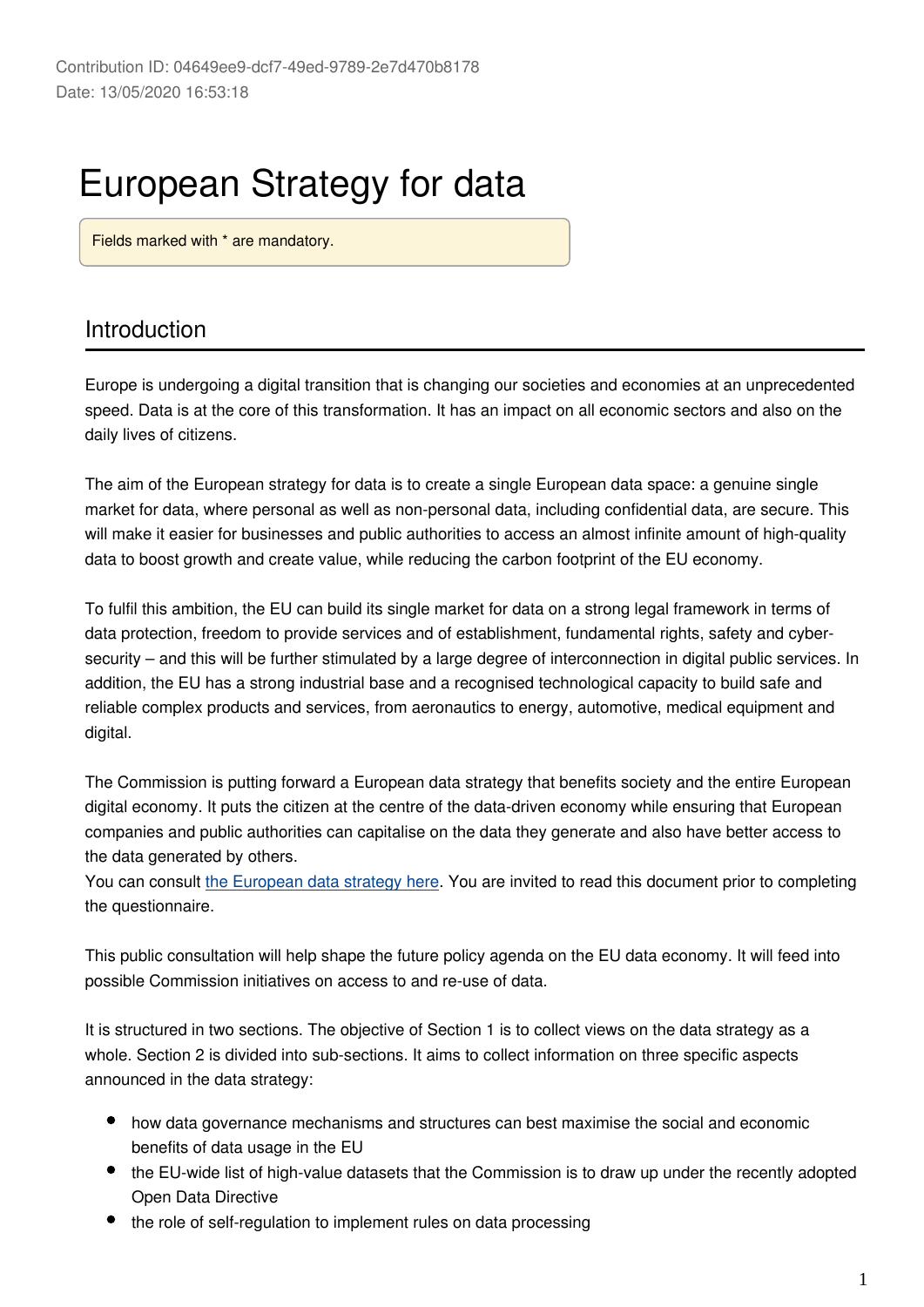Depending on your answers, the questionnaire may take approximately 10 minutes.

This consultation will close on 31 May 2020, end of the day.

# About you

- Language of my contribution **\***
	- Bulgarian
	- Croatian
	- Czech
	- Danish
	- **Dutch**
	- English
	- **Estonian**
	- Finnish
	- **Erench**
	- Caelic
	- German
	- **C** Greek
	- Hungarian
	- $\circ$  Italian
	- **C** Latvian
	- **C** Lithuanian
	- Maltese
	- <sup>O</sup> Polish
	- **Portuguese**
	- Romanian
	- Slovak
	- **Slovenian**
	- <sup>O</sup> Spanish
	- Swedish
- I am giving my contribution as **\***
	- Academic/research institution
	- Business association
	- Company/business organisation
	- Consumer organisation
	- **EU** citizen
	- Environmental organisation
	- Non-EU citizen
	- Non-governmental organisation (NGO)
	- Public authority
	- **Trade union**
	- C Other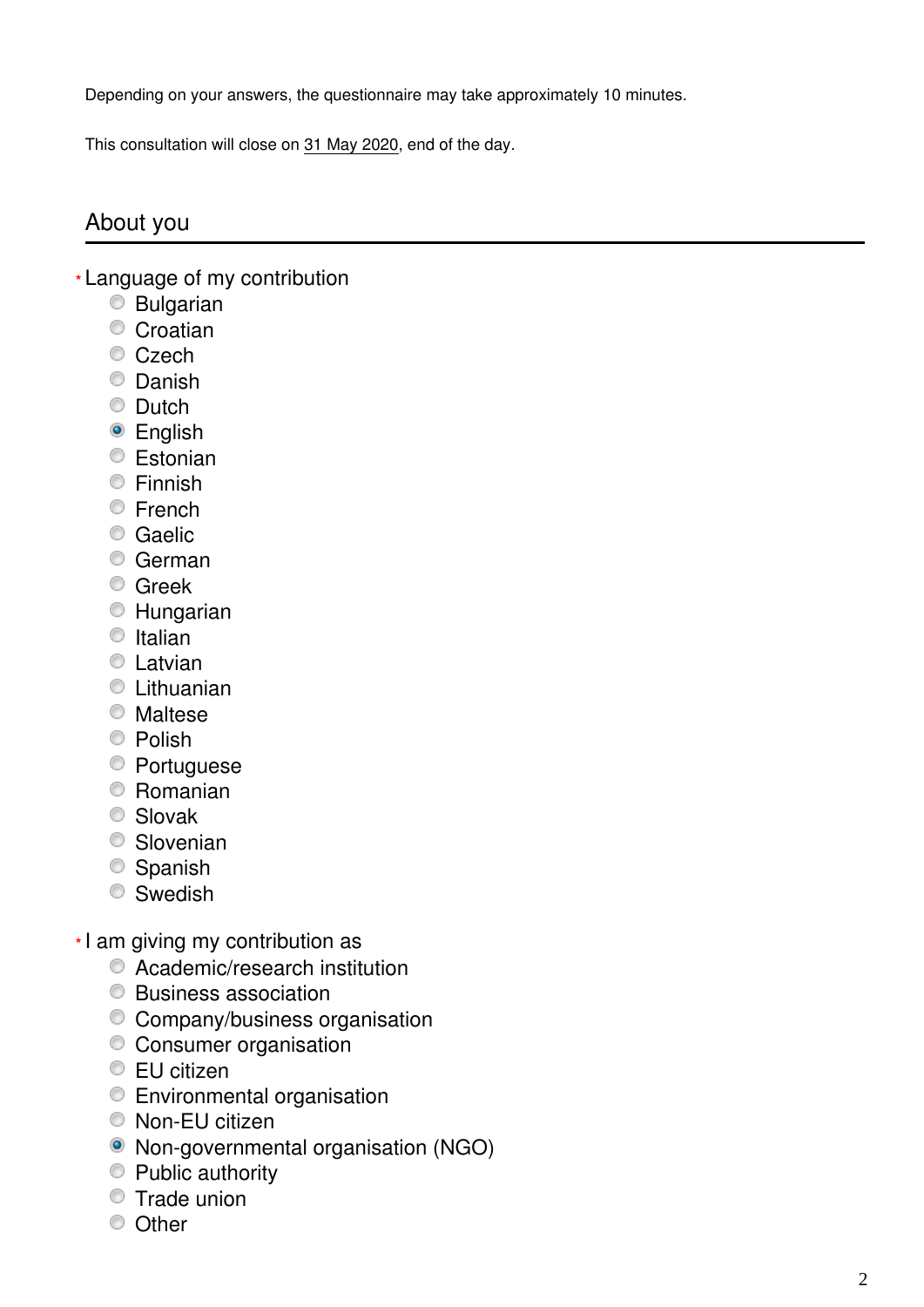#### First name **\***

Sara

#### Surname **\***

Roda

# Email (this won't be published) **\***

sara.roda@cpme.eu

## Organisation name **\***

*255 character(s) maximum*

Standing Committee of European Doctors (CPME)

#### Organisation size **\***

- $\bullet$  Micro (1 to 9 employees)
- Small (10 to 49 employees)
- $\bullet$  Medium (50 to 249 employees)
- Large (250 or more)

#### Transparency register number

#### *255 character(s) maximum*

Check if your organisation is on the *[transparency register](http://ec.europa.eu/transparencyregister/public/homePage.do?redir=false&locale=en)*. It's a voluntary database for organisations seeking to influence EU decisionmaking.

#### 9276943405-41

#### Country of origin **\***

Please add your country of origin, or that of your organisation.

| 0              | Afghanistan       | Djibouti<br>C         | O | Libya             | O | <b>Saint Martin</b>                           |
|----------------|-------------------|-----------------------|---|-------------------|---|-----------------------------------------------|
| O              | Åland Islands     | Dominica              |   | Liechtenstein     | O | <b>Saint Pierre</b><br>and Miquelon           |
| $\circledcirc$ | Albania           | Dominican<br>Republic | O | Lithuania         | O | <b>Saint Vincent</b><br>and the<br>Grenadines |
| O              | Algeria           | Ecuador               |   | <b>Luxembourg</b> |   | Samoa                                         |
| $\circledcirc$ | American<br>Samoa | Egypt                 |   | Macau             |   | San Marino                                    |
| $\circledcirc$ | Andorra           | El Salvador<br>O      | O | Madagascar        |   | São Tomé and<br>Príncipe                      |
| $\circledcirc$ | Angola            | Equatorial<br>Guinea  |   | Malawi            |   | Saudi Arabia                                  |
| O              | Anguilla          | Eritrea               |   | Malaysia          |   | Senegal                                       |
| O              | Antarctica        | Estonia               | O | <b>Maldives</b>   |   | Serbia                                        |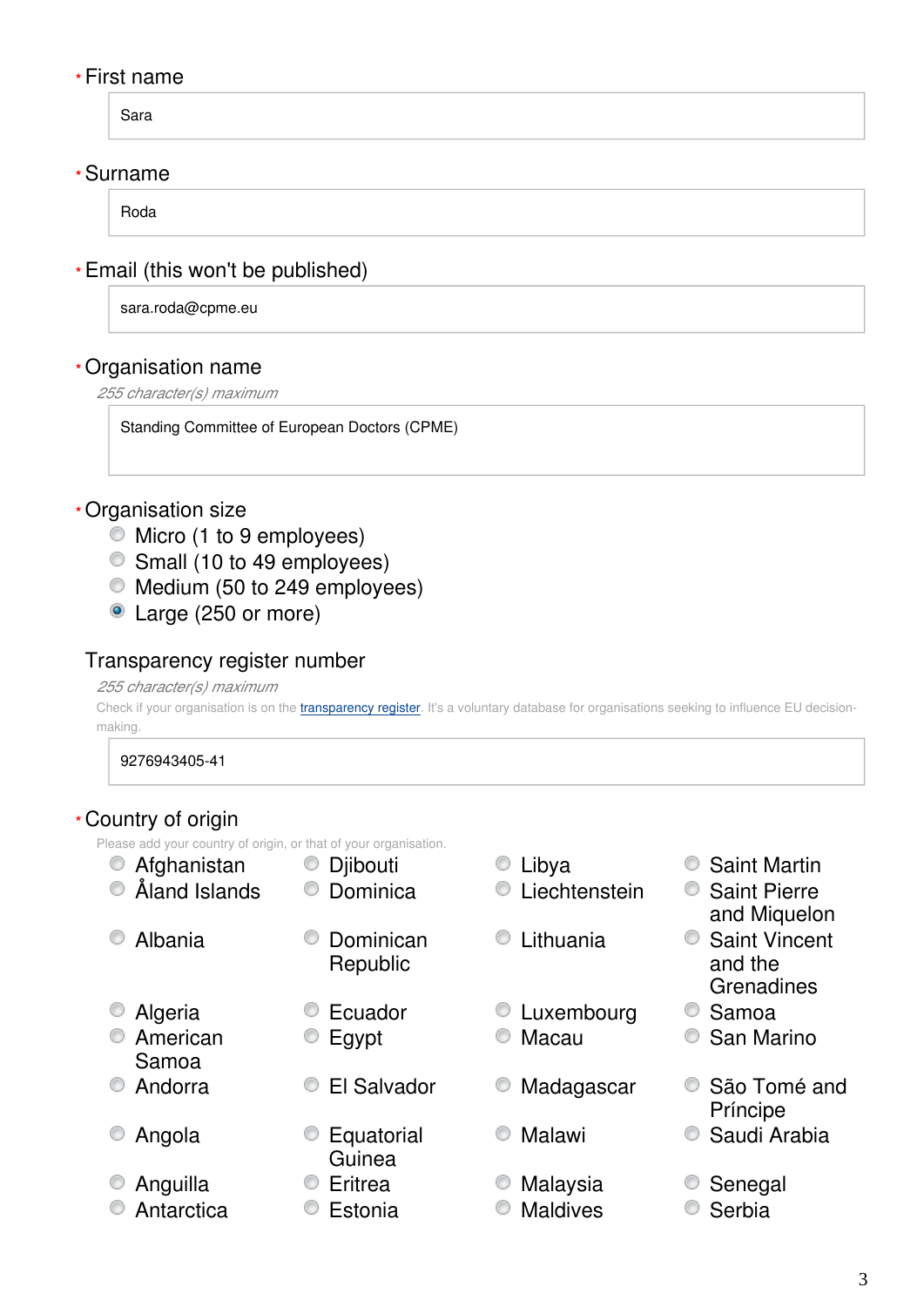|   | Antigua and<br><b>Barbuda</b> |   | Eswatini                |   | Mali                        |        | <b>Seychelles</b>         |
|---|-------------------------------|---|-------------------------|---|-----------------------------|--------|---------------------------|
| O | Argentina                     |   | Ethiopia                |   | Malta                       |        | Sierra Leone              |
|   | Armenia                       |   | <b>Falkland Islands</b> |   | Marshall                    |        | Singapore                 |
|   |                               |   |                         |   | Islands                     |        |                           |
|   | Aruba                         |   | Faroe Islands           |   | Martinique                  |        | <b>Sint Maarten</b>       |
|   | Australia                     |   | Fiji                    |   | Mauritania                  | O      | Slovakia                  |
|   | Austria                       |   | Finland                 | O | <b>Mauritius</b>            | O      | Slovenia                  |
|   | Azerbaijan                    |   | France                  |   | Mayotte                     |        | Solomon                   |
|   |                               |   |                         |   |                             |        | <b>Islands</b>            |
|   | <b>Bahamas</b>                |   | <b>French Guiana</b>    |   | Mexico                      | O      | Somalia                   |
|   | <b>Bahrain</b>                |   | French                  |   | Micronesia                  |        | South Africa              |
|   |                               |   | Polynesia               |   |                             |        |                           |
|   | <b>Bangladesh</b>             | O | French                  |   | Moldova                     |        | South Georgia             |
|   |                               |   | Southern and            |   |                             |        | and the South             |
|   |                               |   | <b>Antarctic Lands</b>  |   |                             |        | Sandwich                  |
|   |                               |   |                         |   |                             | O      | <b>Islands</b>            |
|   | <b>Barbados</b>               |   | Gabon                   |   | Monaco                      |        | South Korea               |
|   | <b>Belarus</b>                |   | Georgia                 |   | Mongolia                    |        | South Sudan               |
|   | <b>Belgium</b>                | ⊙ | Germany                 | 0 | Montenegro                  | O      | Spain                     |
|   | <b>Belize</b>                 | O | Ghana                   |   | Montserrat                  |        | Sri Lanka                 |
|   | <b>Benin</b>                  | O | Gibraltar               |   | Morocco                     | O<br>O | Sudan                     |
|   | <b>Bermuda</b>                |   | Greece                  |   | Mozambique                  | O      | Suriname                  |
|   | <b>Bhutan</b>                 |   | Greenland               |   | Myanmar<br>/Burma           |        | Svalbard and<br>Jan Mayen |
|   | <b>Bolivia</b>                |   | Grenada                 |   | Namibia                     | O      | Sweden                    |
|   | <b>Bonaire Saint</b>          |   | Guadeloupe              |   | Nauru                       |        | Switzerland               |
|   | Eustatius and                 |   |                         |   |                             |        |                           |
|   | Saba                          |   |                         |   |                             |        |                           |
|   | Bosnia and                    |   | Guam                    |   | <b>Nepal</b>                |        | Syria                     |
|   | Herzegovina                   |   |                         |   |                             |        |                           |
| O | <b>Botswana</b>               |   | Guatemala               |   | <b>Netherlands</b>          |        | Taiwan                    |
|   | <b>Bouvet Island</b>          | O | Guernsey                |   | New Caledonia               |        | Tajikistan                |
|   | <b>Brazil</b>                 | O | Guinea                  |   | New Zealand                 | 0      | Tanzania                  |
|   | <b>British Indian</b>         |   | Guinea-Bissau           |   | Nicaragua                   |        | <b>Thailand</b>           |
|   | <b>Ocean Territory</b>        |   |                         |   |                             |        |                           |
| O | <b>British Virgin</b>         | O | Guyana                  |   | <b>Niger</b>                |        | The Gambia                |
|   | <b>Islands</b>                |   |                         |   |                             |        |                           |
|   | <b>Brunei</b>                 |   | Haiti                   |   | Nigeria                     |        | Timor-Leste               |
|   | <b>Bulgaria</b>               |   | <b>Heard Island</b>     |   | <b>Niue</b>                 |        | Togo                      |
|   |                               |   | and McDonald            |   |                             |        |                           |
|   |                               |   | <b>Islands</b>          |   |                             |        |                           |
|   | <b>Burkina Faso</b>           | O | Honduras                |   | Norfolk Island              |        | Tokelau                   |
|   | <b>Burundi</b>                |   | Hong Kong               |   | Northern<br>Mariana Islands |        | Tonga                     |
|   | Cambodia                      |   | Hungary                 |   | North Korea                 | 0      | <b>Trinidad and</b>       |
|   |                               |   |                         |   |                             |        | Tobago                    |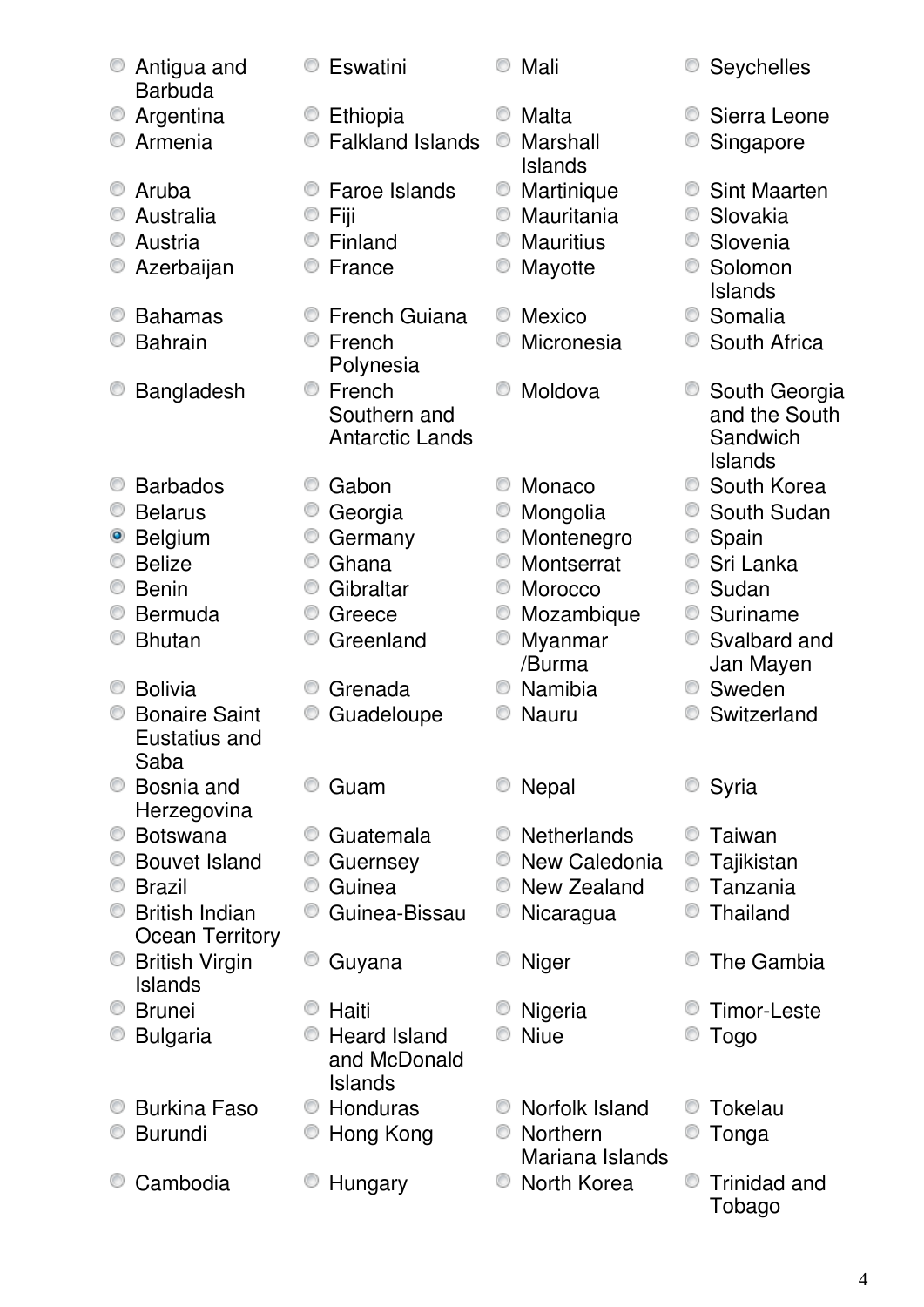| Cameroon               | Iceland            | <b>North</b><br>Macedonia    | Tunisia                     |
|------------------------|--------------------|------------------------------|-----------------------------|
| O<br>Canada            | India              | O<br>Norway                  | Turkey                      |
| Cape Verde             | Indonesia          | Oman                         | Turkmenistan                |
| Cayman Islands         | Iran<br>O          | Pakistan                     | Turks and<br>O              |
|                        |                    |                              | Caicos Islands              |
| <b>Central African</b> | Iraq               | Palau                        | Tuvalu                      |
| Republic<br>Chad       | Ireland            | Palestine                    | Uganda                      |
| Chile                  | Isle of Man        | Panama                       | Ukraine                     |
| China                  | <b>Israel</b>      | Papua New<br>O               | <b>United Arab</b><br>0     |
|                        |                    | Guinea                       | Emirates                    |
| Christmas              | Italy              | Paraguay                     | United                      |
| Island                 |                    |                              | Kingdom                     |
| Clipperton             | Jamaica            | Peru                         | <b>United States</b><br>O   |
| Cocos (Keeling)        | Japan              | Philippines                  | <b>United States</b>        |
| Islands                |                    |                              | <b>Minor Outlying</b>       |
|                        |                    |                              | <b>Islands</b>              |
| Colombia<br>O          | Jersey             | <b>Pitcairn Islands</b><br>O | Uruguay<br>O                |
| Comoros                | Jordan             | Poland                       | <b>US Virgin</b>            |
|                        |                    |                              | Islands                     |
| Congo                  | Kazakhstan<br>O    | Portugal<br>O                | Uzbekistan<br>O             |
| Cook Islands           | Kenya              | <b>Puerto Rico</b>           | O<br>Vanuatu                |
| Costa Rica             | Kiribati<br>O      | C<br>Qatar                   | <b>Vatican City</b>         |
| Côte d'Ivoire          | Kosovo             | Réunion                      | Venezuela<br>0              |
| Croatia                | <b>Kuwait</b><br>O | Romania<br>0                 | Vietnam<br>O                |
| Cuba                   | Kyrgyzstan         | <b>Russia</b>                | <b>Wallis and</b><br>Futuna |
| Curaçao                | Laos               | Rwanda                       | Western                     |
|                        |                    |                              | Sahara                      |
| Cyprus                 | Latvia             | Saint                        | Yemen                       |
|                        |                    | Barthélemy                   |                             |
| Czechia                | Lebanon            | Saint Helena<br>O.           | Zambia                      |
|                        |                    | Ascension and                |                             |
|                        |                    | Tristan da                   |                             |
|                        |                    | Cunha                        |                             |
| Democratic             | Lesotho            | Saint Kitts and              | Zimbabwe                    |
| Republic of the        |                    | <b>Nevis</b>                 |                             |
| Congo<br>Denmark       | Liberia            | <b>Saint Lucia</b>           |                             |
|                        |                    |                              |                             |

#### Publication privacy settings **\***

The Commission will publish the responses to this public consultation. You can choose whether you would like your details to be made public or to remain anonymous.

# **Anonymous**

Only your type of respondent, country of origin and contribution will be published. All other personal details (name, organisation name and size, transparency register number) will not be published.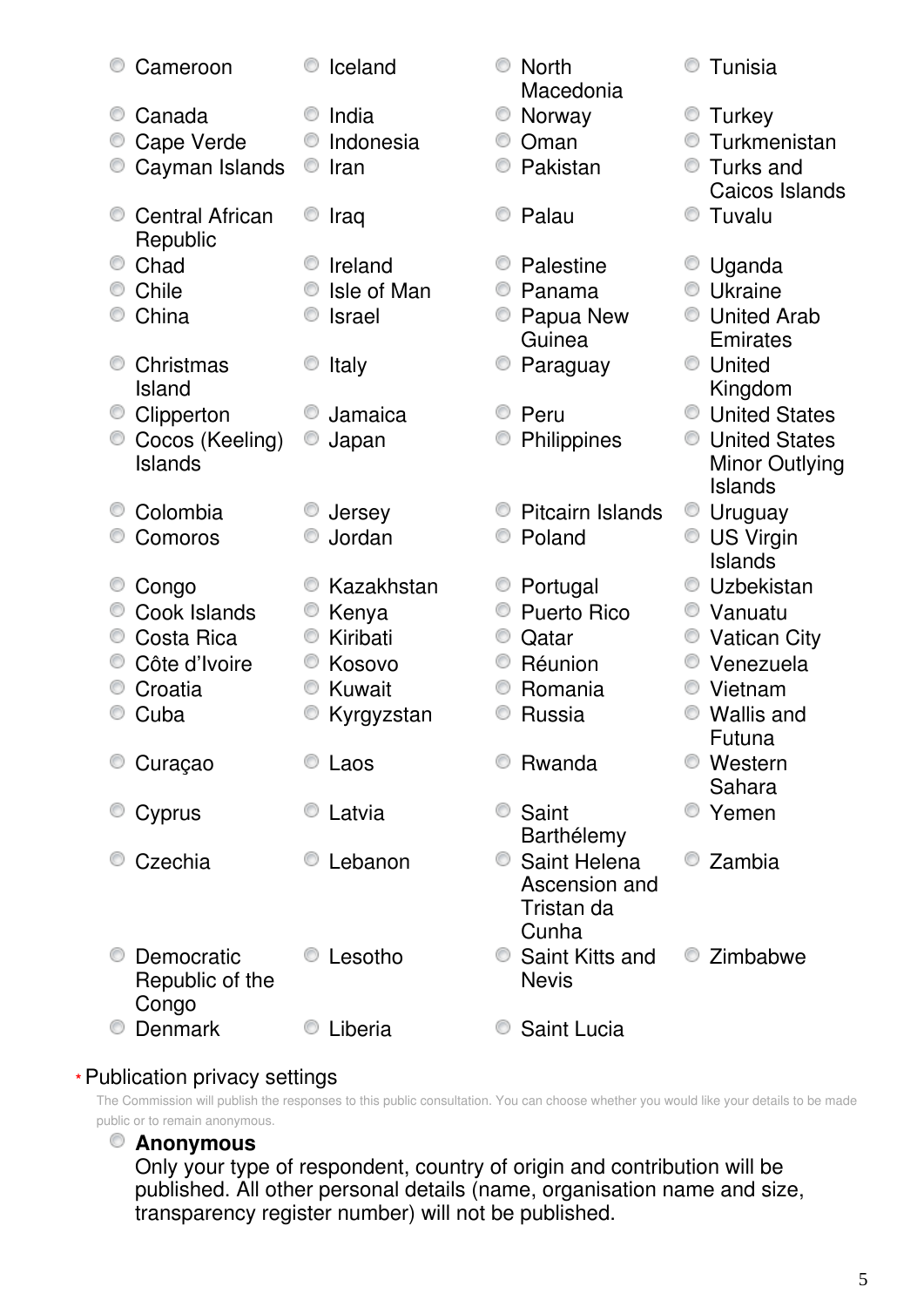# **Public**

Your personal details (name, organisation name and size, transparency register number, country of origin) will be published with your contribution.

 $\blacksquare$  I agree with the [personal data protection provisions](https://ec.europa.eu/info/law/better-regulation/specific-privacy-statement_en)

# **Section 1: General questions on the data strategy**

Over the last few years, digital technologies have transformed our economy and society, affecting all sectors of activity and the daily lives of all Europeans. Data is at the centre of this transformation, and more is to come as the volume of data produced in the world is growing rapidly.

Do you agree that the European Union needs an overarching data strategy to enable the digital transformation of the society?

- Yes
- © No

"*More data should be available for the common good, for example for improving mobility, delivering personalised medicine, reducing energy consumption and making our society greener.*" To what extent do you agree with this statement?

- Strongly agree
- Somewhat agree
- **Neutral**
- **Somewhat disagree**
- Strongly disagree
- $\bullet$  I don't know / no opinion

Do you think that it should be made easier for individuals to give access to existing data held about them, e.g. by online platform providers, car manufacturers, producers of wearables, voice assistants or smart home appliances, to new services providers of their choosing, in line with the GDPR?

- Yes
- © No

Which mechanism(s) do you think would help achieve this?

- $\blacksquare$  A compelling offer to use the data that brings benefits to the individuals
- $\blacksquare$  Practical solutions that allow individuals to exercise control, such as mobile and online dashboards or apps
- $\blacksquare$  Additional rights in law
- Other
- $\Box$  I don't know / no opinion

# If additional rights in law, please specify

*200 character(s) maximum*

Right for a "clean data slate" at the age of 18, safeguarding health data as as determined by the data subject him/herself (Cont. in final comments)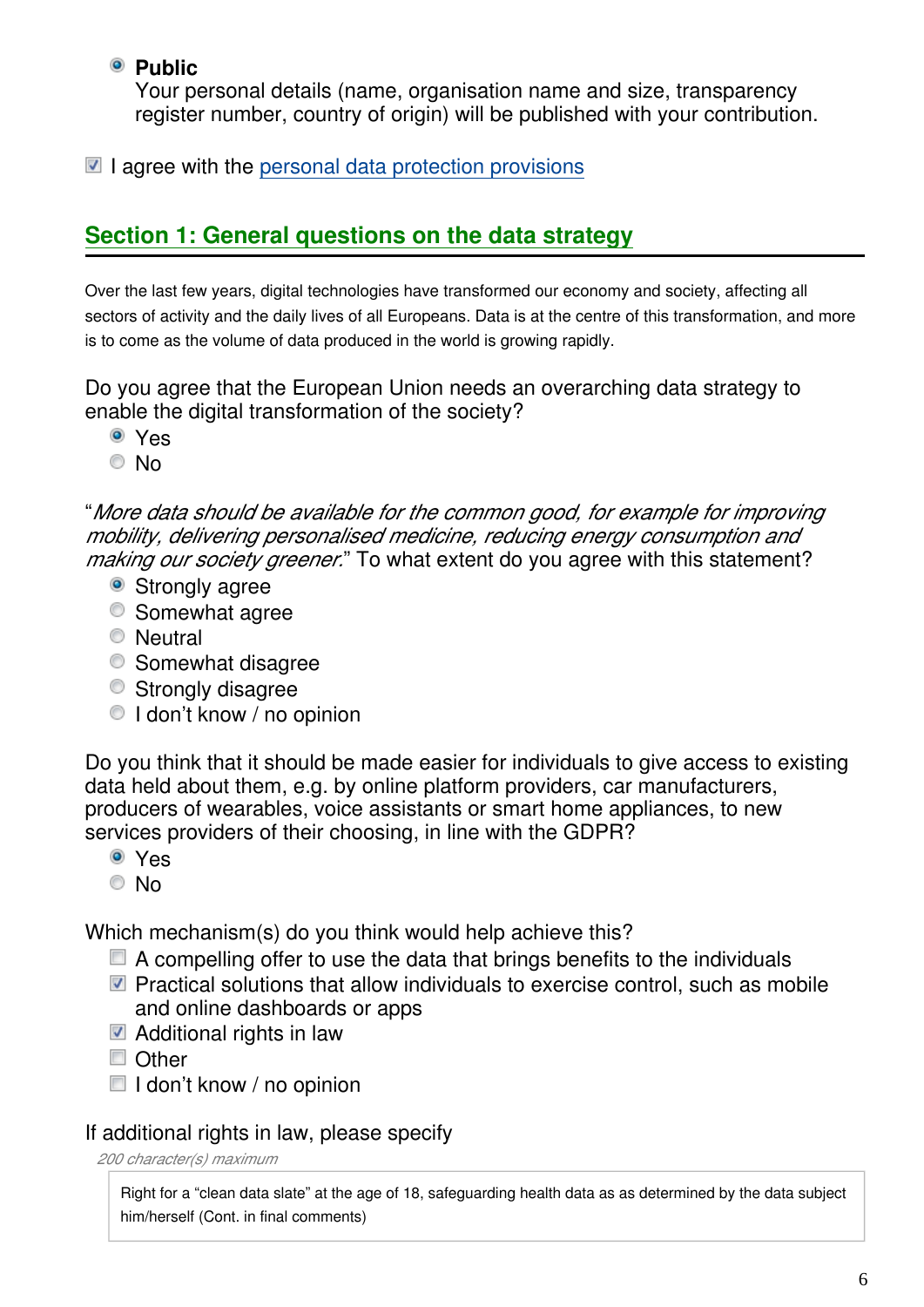Have you faced difficulties in recruiting data professionals (workers who collect, store, manage, analyse, interpret and visualise data as their primary or as a relevant part of their activity) during the last 2 years?

- Yes
- © No

*'General data literacy across the EU population is currently insufficient for everyone to benefit from data-driven innovation and to become more active agents in the data economy.'* To what extent do you agree with this statement?

- Strongly agree
- Somewhat agree
- **Neutral**
- **Somewhat disagree**
- Strongly disagree
- I don't know / no opinion

One area of study are difficulties experienced in accessing and use data from other companies. With the following questions we seek to further examine the importance and the nature of data access issues in business-to-business situations.

Have you had difficulties in using data from other companies?

- Yes
- © No

What was the nature of such difficulties?

- $\blacksquare$  Impossibility to find companies to supply data of relevant quality
- Denied data access
- **Prohibitive prices or other conditions considered unfair or prohibitive**
- Technical aspects relating to both data interoperability and transfer mechanisms
- **D** Other
- $\Box$  I don't know /no opinion

# If other, please specify

*200 character(s) maximum*

Need to have broader data in research areas.

A specific class of data are non-personal data generated by smart machines or devices connected to the Internet-of-Things in professional use, such as smart tractors used in farms or smart robots in use in a factory. Data generated by such machines or devices are typically 'co-generated' by several parties, such as: manufacturer of a smart device, lawful user of the smart machine or device etc.

*'It is currently challenging to define solutions on the allocation of the rights to use data coming from smart machines or devices that are fair for all parties concerned'*. To what extent do you agree with this statement?

• Strongly agree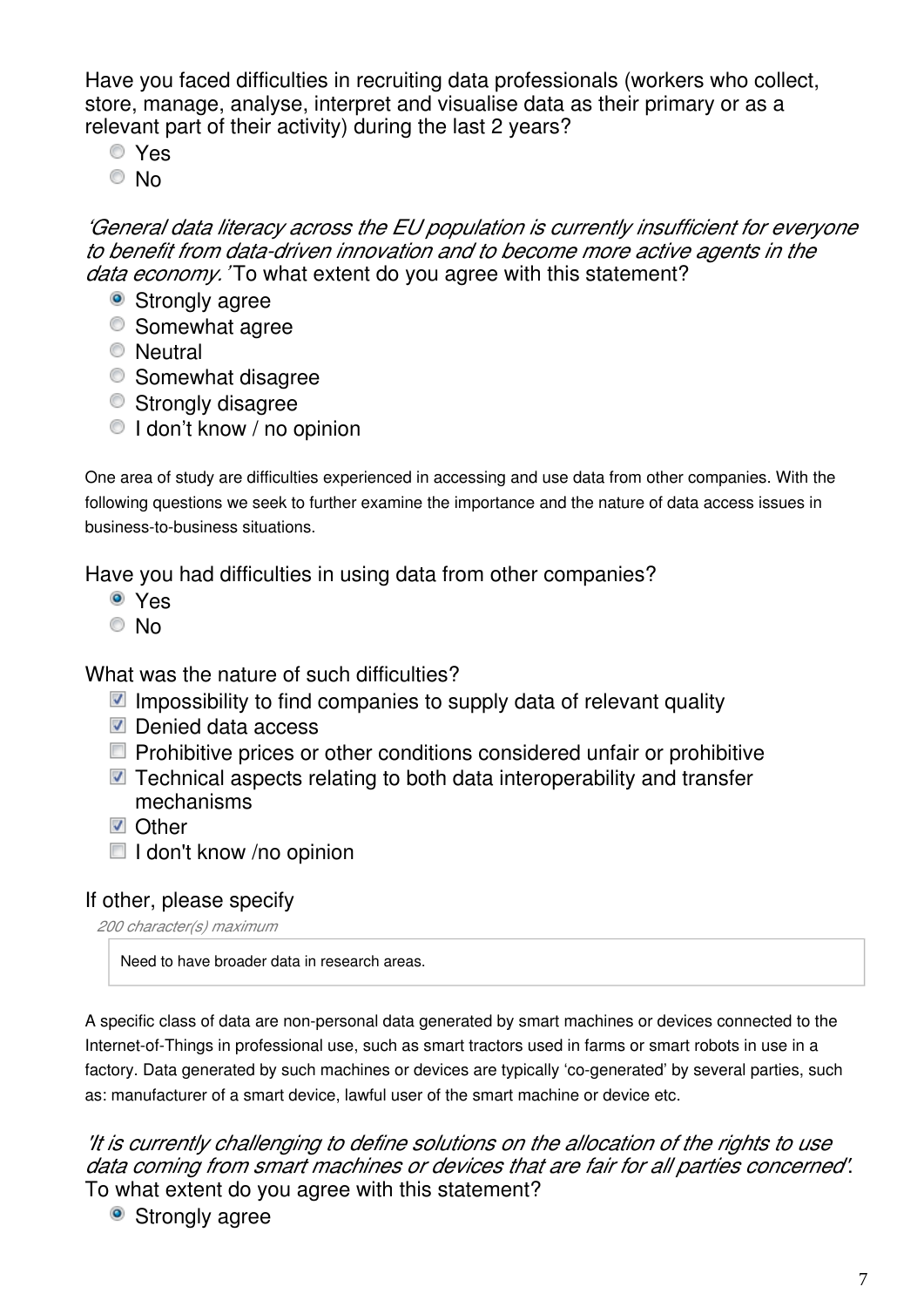- **Somewhat agree**
- **Neutral**
- **Somewhat disagree**
- Strongly disagree
- I don't know / no opinion

'*The EU should make major investments in technologies and infrastructures that enhance data access and use, while giving individuals as well as public and private organisations full control over the data they generate.*' To what extent do you agree with this statement?

- Strongly agree
- **Somewhat agree**
- **Neutral**
- **Somewhat disagree**
- Strongly disagree
- $\bullet$  I don't know / no opinion

*'The development of common European data spaces should be supported by the EU in strategic industry sectors and domains of public interest (industry /manufacturing, Green Deal, mobility, health, finance, energy, agriculture, public administration, skills).'* To what extent do you agree with this statement?

- Strongly agree
- Somewhat agree
- **Neutral**
- **Somewhat disagree**
- Strongly disagree
- I don't know / no opinion

# Are there general comments you would like to make about the data strategy?

*300 character(s) maximum*

Clear purposes for access and use, robust governance models, stronger safeguards and enforcement of data subject rights are paramount to avoid misuse by or distrust in governments, rogue employees or private entities with commercial interests in detriment of the data subject. (Cont. final comments).

# **Section 2.1 - Specific questions on future actions: Data governance**

The use of data in the society and the economy raises a series of questions of legal, ethical, organisational and technical nature. Many angles need to be looked at in order to fully reap the benefits of the use of data without harm.

With the term 'data governance' we seek to refer to the set of legal, organisational and technical rules, tools and processes that determine the use of data by the public sector, business, individuals, civil society organisations, researchers.

This may translate into establishing mechanisms for data governance at European level which may support data-driven innovation in different ways: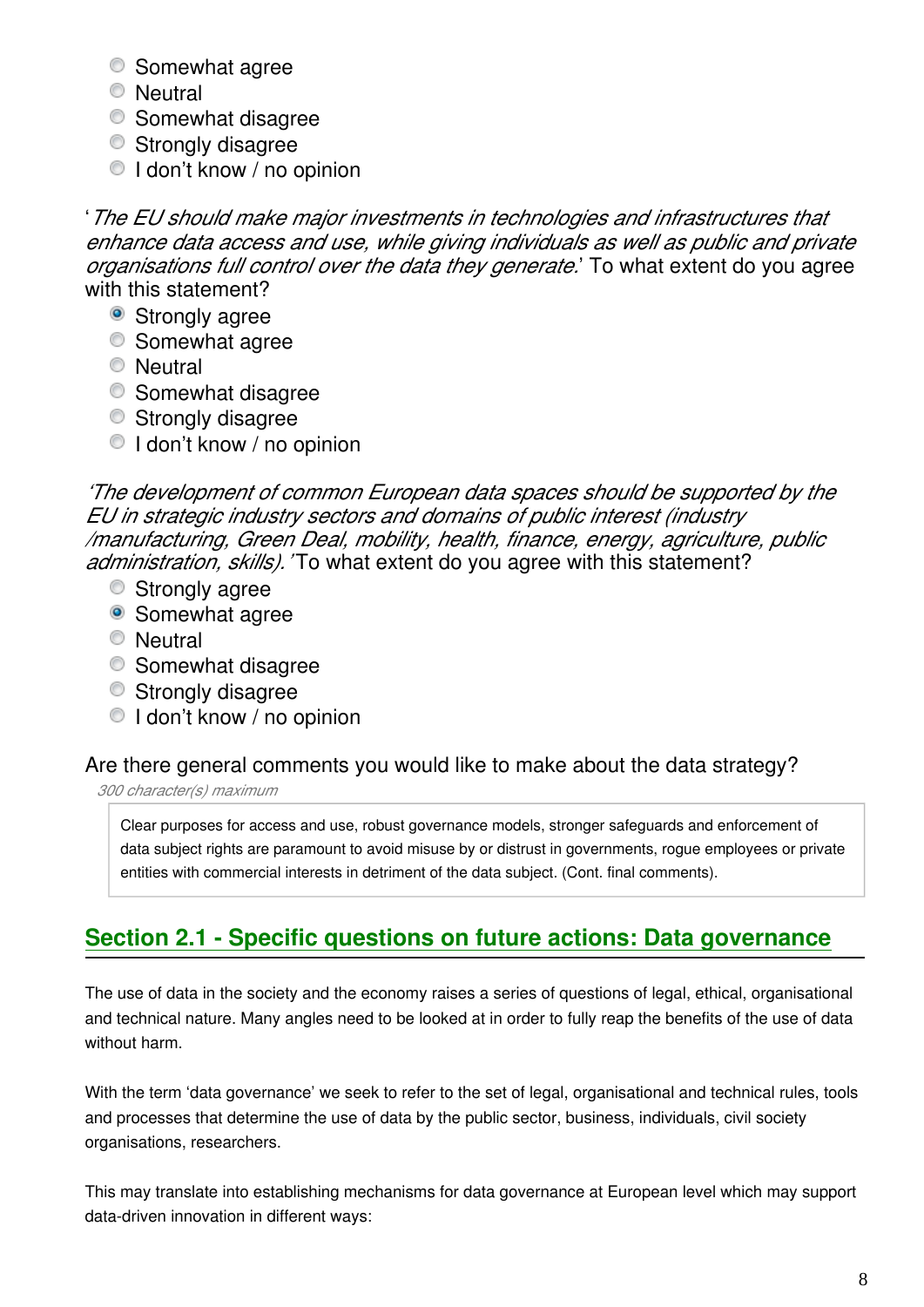- At cross-sector level, it could identify the need for standards to facilitate data-sharing, including for the various actions to be taken in this regard (identification, authentication, access control). It could identify use cases in which cross-sector data re-use is supported by standardisation. It could provide technical guidance on technologies for lawful processing of data in accordance with data protection legislation, the need to protect of commercially sensitive information as well as competition law.
- At sector-specific level, data governance could be developed, building on existing structures and coordination mechanisms.

*'Data governance mechanisms are needed to capture the enormous potential of data in particular for cross-sector data use.*' To what extent do you agree with this statement?

- Strongly agree
- **Somewhat agree**
- **Neutral**
- Somewhat disagree
- Strongly disagree
- $\bullet$  I don't know / no opinion

#### **Standardisation**

Significant interoperability issues impede the combination of data from different sources within sectors, and even more so between sectors. One such issue is the absence of a consistent description of the data, including information on how it has been gathered. This can impact on data discoverability and on the capacity to evaluate data quality. Another issue is the differences between data models used for similar or identical information assets. This constitutes a barrier for re-users, both commercial and from academia. Standardisation is one of the means to respond to these challenges.

*'The re-use of data in the economy and society would benefit greatly from standardisation to improve interoperability.*' To what extent do you agree with this statement?

- **■** Strongly agree
- Somewhat agree
- **Neutral**
- Somewhat disagree
- Strongly disagree
- I don't know / no opinion

*'Future standardisation activities need to better address the use of data across sectors of the economy or domains of society.'* To what extent do you agree with this statement?

- Strongly agree
- Somewhat agree
- **Neutral**
- **Somewhat disagree**
- **Strongly disagree**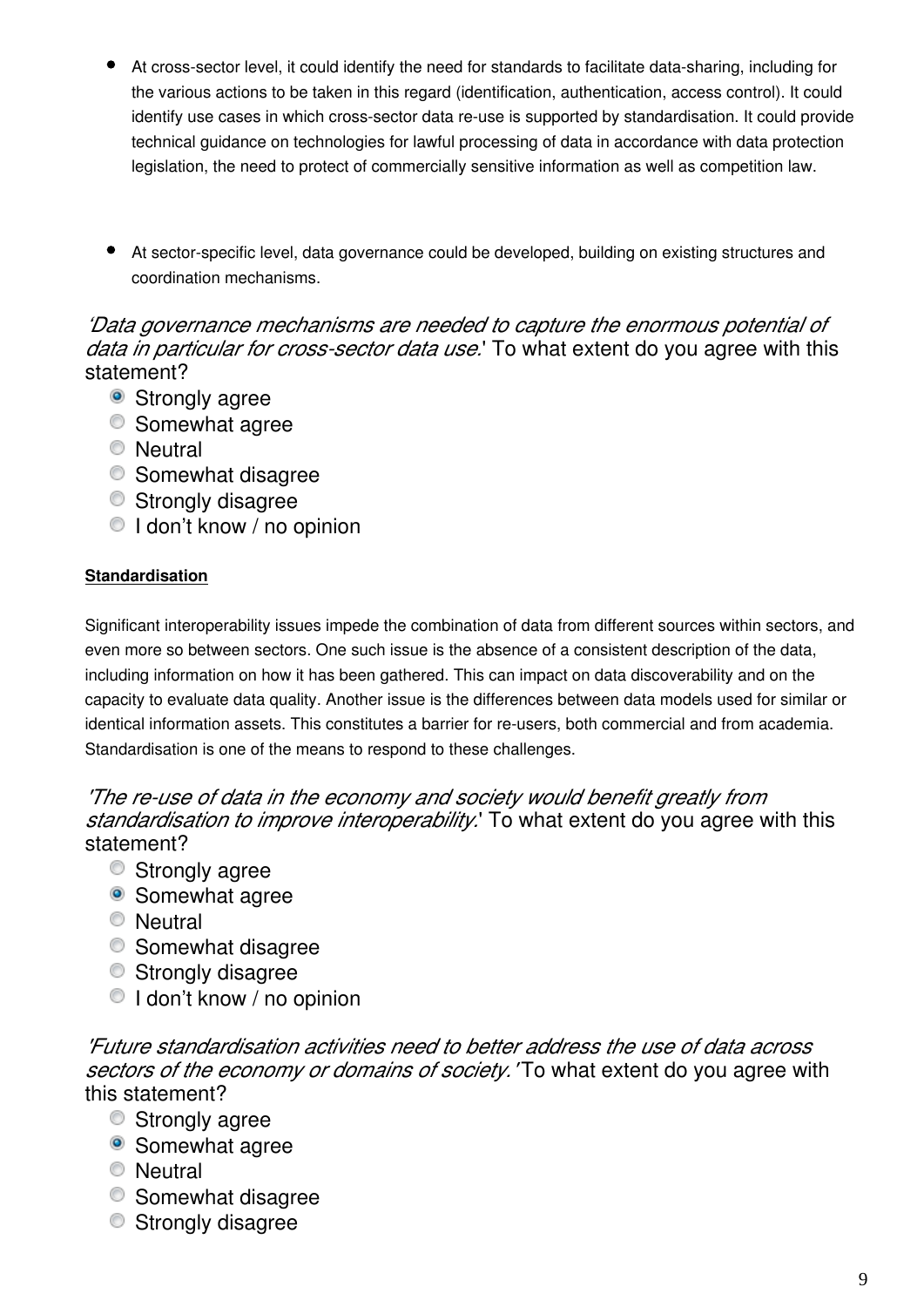#### $\bullet$  I don't know / no opinion

Which of the following elements do you consider to be the most useful in terms of standardisation?

- Metadata schema
- $\Box$  Metadata variables (semantic interoperability at the metadata level), including ontologies, controlled vocabularies and agreed thesauri
- Data formats
- Common data models
- Data exchange protocols
- **E** Application Programming Interfaces (APIs)
- Licences or licence terms
- **V** Other
- $\blacksquare$  I don't know / no opinion

#### If other, please specify

*200 character(s) maximum*

Assurances must be made that standardisation for interoperability purposes does not translate into regulating medical practice or diminishing the scope of the delivery of healthcare services. (Cont.)

What role should EU or national government bodies take in standardisation?

- $\blacksquare$  Provide necessary funding in order to ensure open standards
- Take an active role in the prioritisation and coordination of standardisation needs, creation and updates
- $\Box$  Be directly involved in defining standards
- **Provide funding to test draft standards in practice and develop tools to** implement them early-on
- **V** Other
- Governments should not have a role in standardisation
- $\blacksquare$  I don't know / no opinion

#### If other, please specify

*200 character(s) maximum*

The concern of the previous response is mirrored herein.

#### **Secondary use of data**

Sensitive data (e.g. health data) stored in public databases has a high potential for re-use for the public interest. However, it is normally not possible to open such data as 'open data' and specific efforts are necessary on the side of the public sector data holder. Some statistical offices have put structures in place for processing of statistical micro-data for research. In some countries, similar approaches are taken for certain social services or health information. With these questions we seek to understand whether such approaches should be broadened to other types of data and what types of services should be offered.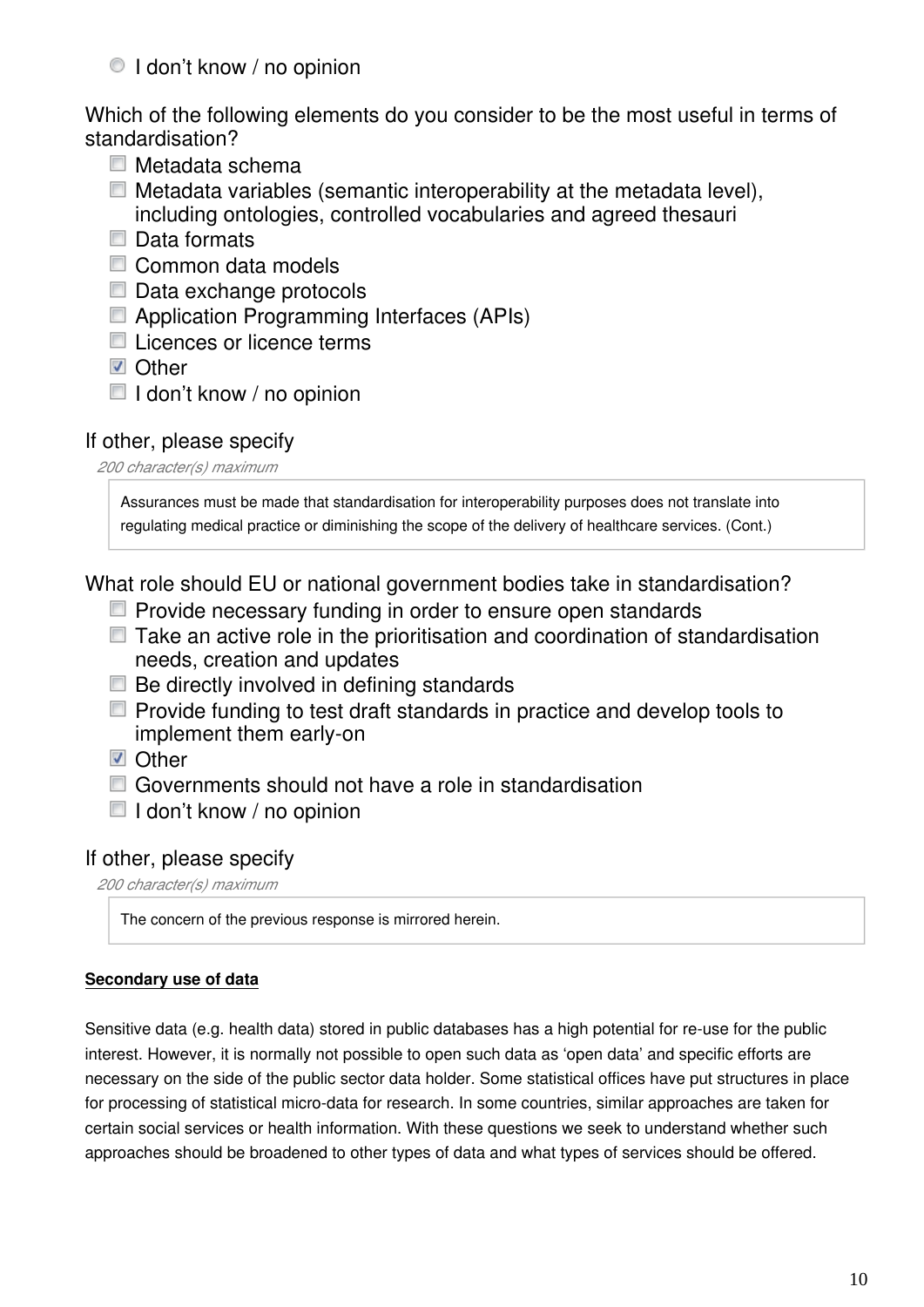'*Public authorities should do more to make available a broader range of sensitive data for R&I purposes for the public interest, in full respect of data protection rights.*' To what extent do you agree with this statement?

- **■** Strongly agree
- Somewhat agree
- **Neutral**
- **Somewhat disagree**
- Strongly disagree
- I don't know / no opinion

Which of the following should public authorities do to facilitate data re-use:

- $\blacksquare$  Help the re-user to identify the exact authority that is holder of a specific set of data (one-stop-shop)
- $\blacksquare$  Ensure that the request for data access is processed faster, within agreed deadlines
- Assess whether the re-use of the data could potentially harm the interests of others (of the persons/companies whose data is being used) for concrete use-cases
- Be able to provide anonymisation of specific data for concrete use-cases
- Offer the possibility to process data within a secure environment it makes available, so that the user does not need to obtain a copy of the data
- Clarify from the outset the legal rules on the purposes for which the data can be used
- Provide for recourse mechanisms to challenge decisions on one or several of the above.
- **■** Other
- $\blacksquare$  I don't know / no opinion

# If other, please specify

#### *200 character(s) maximum*

Authorities should foster trust in the sharing of health data. To this end, they should foresee the involvement of research ethics committees or ethics review boards (Cont. final comments).

# **Data altruism**

Data altruism is about making it easier for individuals to allow the use of the data they generate for the public good, if they wish to do so, in full compliance with the GDPR and namely on the basis of consent as a legal basis. This is sometimes referred to as 'data donation', a term that could be misunderstood to mean that the consent to the processing of such data in question cannot be withdrawn. Article 7 of the GDPR provides that consent can always be withdrawn and there is no intention to change this rule for 'data altruism'.

Do you think that law and technology should enable citizens to make available their data for the public interest, without any direct reward?

- Yes
- © No
- $\bullet$  I don't know / no opinion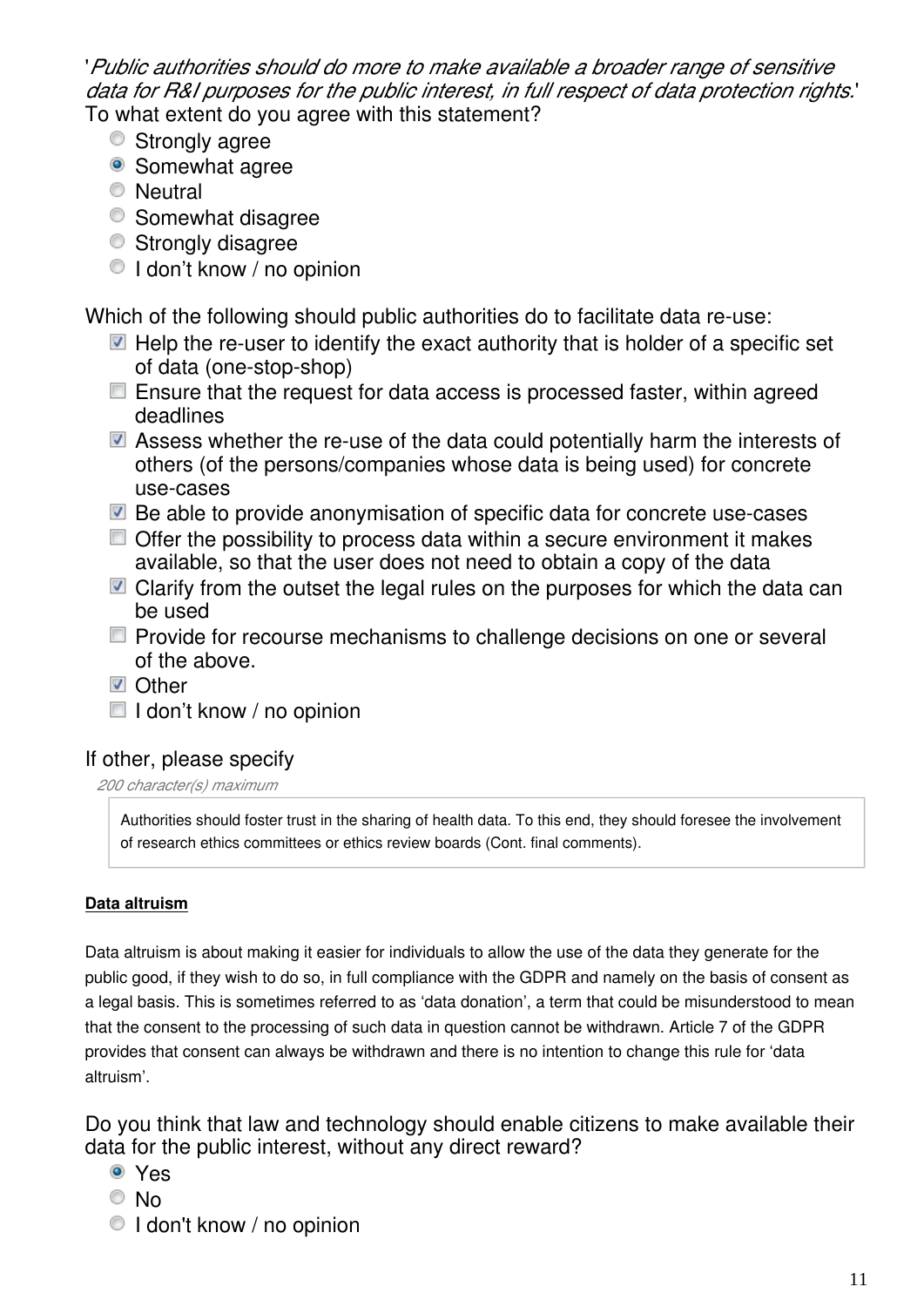For which of the following purposes would you be willing to make data available:

- For health-related research
- $\Box$  For aspects relating to the city/municipality/region I live in, including for example improving mobility, to improve environmental challenges that can be addressed through action at local or regional level
- $\blacksquare$  For other public interest purposes
- $\Box$  None of the above
- $\Box$  I don't know / no opinion

# If for other public interest purposes, please specify

*200 character(s) maximum*

The above questions are ambiguous. CPME assumes that the questions are directed to individuals and we reply in that vein: provision of healthcare varies across Member States (Cont. final comments).

Do you think there are sufficient tools and mechanisms to "donate" your data?

- Yes
- ® No
- I don't know / no opinion

In which of the following domains do you see potential for the use of 'contributed' data:

- For health-related research
- $\Box$  For aspects relating to the city/municipality/region I live in, including for example improving mobility, to improve environmental challenges that can be addressed through action at local or regional level
- $\blacksquare$  For other public interest purposes
- $\Box$  None of the above
- $\blacksquare$  I don't know / no opinion

# If for other public interest purposes, please specify

*200 character(s) maximum*

Idem previous comment.

What would support the usefulness of 'data altruism' mechanisms as a means to build up data pools for research and innovation:

- A standard form for obtaining consent (and, where necessary, requesting data portability) from the individual in line with the GDPR
- $\blacksquare$  A European approach to obtaining consent that is compliant with the GDPR
- $\Box$  Public registers of persons that are willing to make available some of their data for research or innovation purposes
- $\Box$  The existence of intermediary infrastructures such as personal data spaces /wallets/stores controlled by each individual from which the data could be retrieved
- Additional EU legislation on data altruism relating to deceased persons
- $\Box$  Information campaigns sensitising individuals on the subject matter, e.g. via clinical practitioners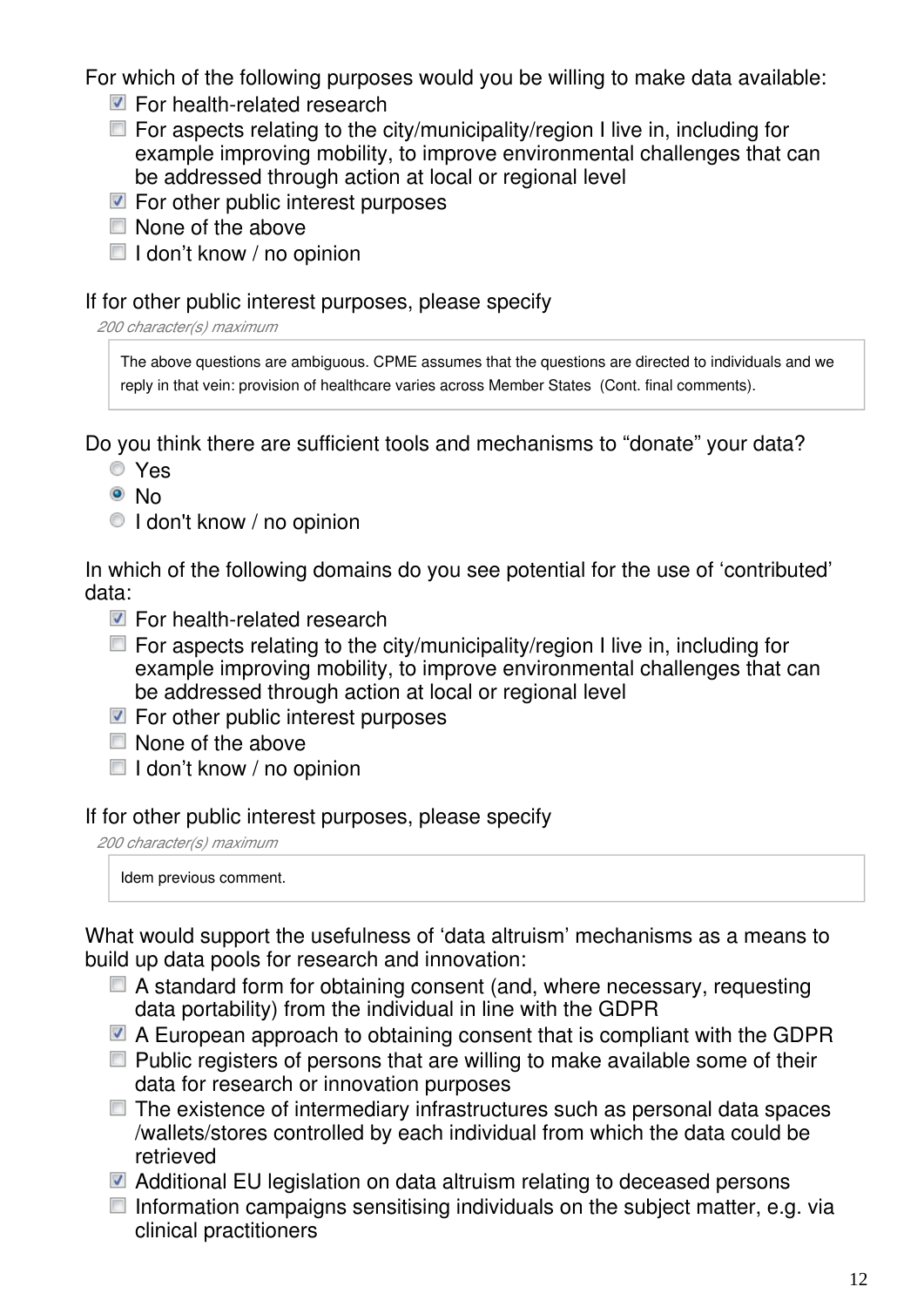## $\Box$  Measures to mitigate inherent bias in the data collected through this means **Z** Other

# If other, please specify

*200 character(s) maximum*

There is a significant workload involved in providing clinical data on deceased persons to ensure compliance with both ethical and confidential obligations. (Cont. final comments)

#### **Data intermediaries**

In the data economy, novel intermediaries such as 'data marketplaces' or 'data brokers' are increasingly aiming to support business-to-business data sharing with a range of services such as match-making, offering dedicated sharing platforms, including technology on controlled access and use, as well as legal support.

'*Such intermediaries are useful enablers of the data economy.'* To what extent do you agree with this statement?

- **Strongly agree**
- Somewhat agree
- **Neutral**
- **Somewhat disagree**
- **Strongly disagree**
- I don't know / no opinion

# **Section 2.2 - Specific questions on future actions: identification of high-value datasets**

The recently adopted [Directive 2019/1024/EU](https://ec.europa.eu/digital-single-market/en/european-legislation-reuse-public-sector-information) (Open Data Directive) introduces the concept of high-value datasets (HVDs), defined as documents the re-use of which is associated with important benefits for society and the economy (e.g. job creation, new digital services, more efficient and evidence-based policy making). Under the directive, the Commission is required to adopt an implementing act setting out a list of specific high value datasets within the thematic categories listed in Annex I to the directive (geospatial; earth observation and environment; meteorological; statistics; companies and company ownership; mobility). The directive specifies that those datasets shall be made available for re-use free of charge, in machine-readable formats, provided via application programming interfaces (APIs) and, where relevant, as bulk download.

The answers to the questions below will help the Commission draw up an EU-wide list of specific highvalue datasets.

'*The establishment of a list of high-value datasets, to be made available free of charge, without restrictions and via APIs, is a good way to ensure that public sector data has a positive impact on the EU's economy and society.*' To what extent do you agree with this statement?

- Strongly agree
- Somewhat agree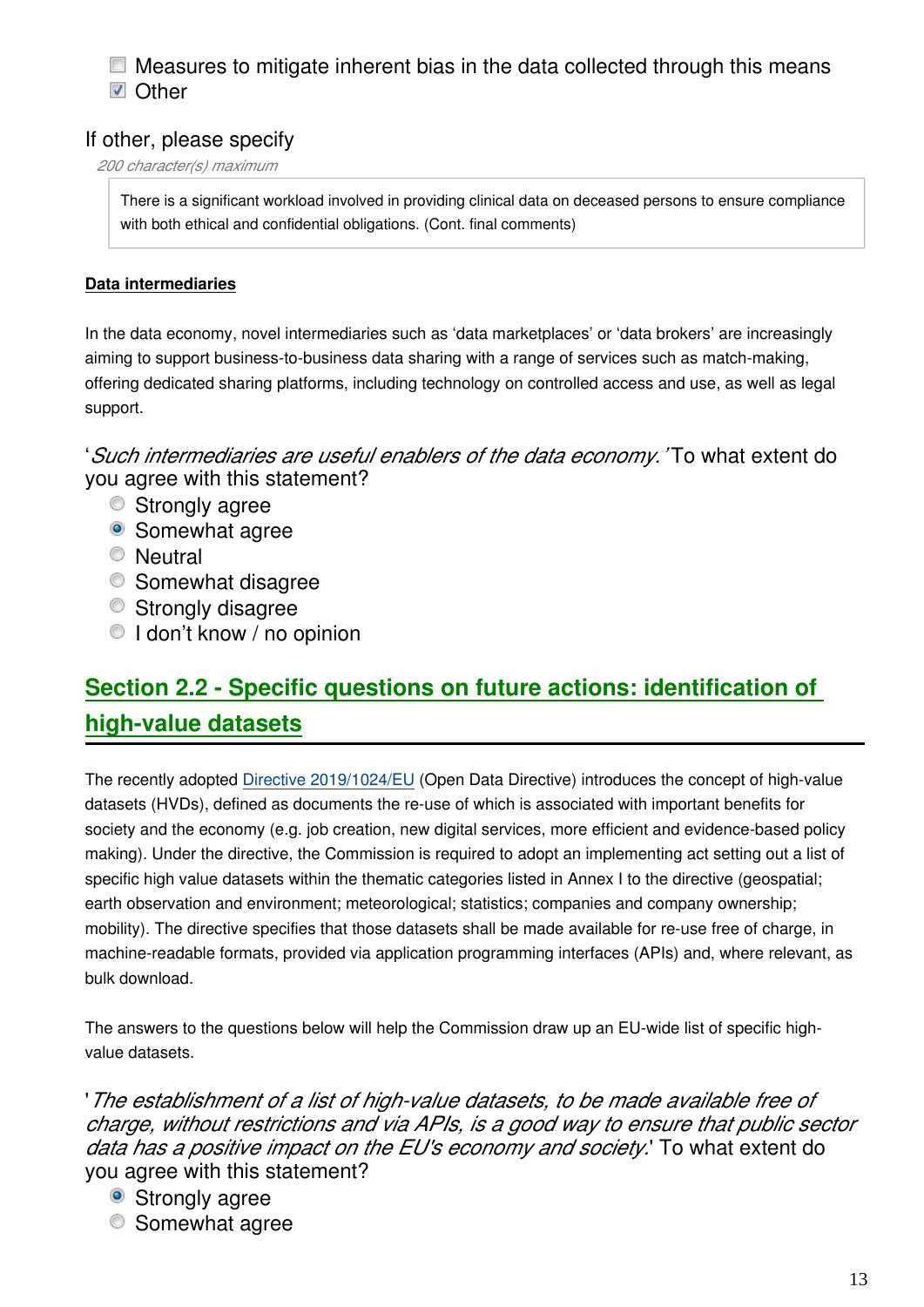- **Neutral**
- Somewhat disagree
- Strongly disagree
- I don't know / no opinion

Apart from the potential to generate socio-economic benefits, please indicate the relevance of the following additional factors to be taken into account when selecting datasets for the future list of high value datasets:

|                                                                                                                                  | Very<br>relevant | Relevant  | <b>Neutral</b> | <b>Not</b><br>relevant | Not<br>relevant<br>at all | I don't<br>know $/$<br>no<br>opinion |
|----------------------------------------------------------------------------------------------------------------------------------|------------------|-----------|----------------|------------------------|---------------------------|--------------------------------------|
| The re-use of the dataset would<br>increase if it was provided free<br>of charge.                                                |                  |           | $\bullet$      |                        |                           |                                      |
| The dataset belongs to a<br>thematic area in which there are<br>few EU-level requirements for<br>opening up data.                | ۰                |           |                |                        |                           |                                      |
| The re-use of the dataset would<br>increase if its availability under<br>uniform conditions was ensured<br>across the entire EU. |                  | $\bullet$ |                |                        |                           |                                      |
| The re-use of the dataset would<br>increase if it was available via<br>an application programming<br>interface (API).            |                  |           | $\bullet$      |                        |                           |                                      |

# If other factors: please specify

*200 character(s) maximum*

Under the Open Data Directive, specific high-value datasets will have to be available free of charge, in a machine-readable format, provided via APIs and, where relevant, provided as a bulk download. Please indicate the relevance of each of the other arrangements indicated below to improve the re-usability of specific high-value datasets.

|  |          |         |  | I don't<br>know/ |
|--|----------|---------|--|------------------|
|  | Relevant | Neutral |  |                  |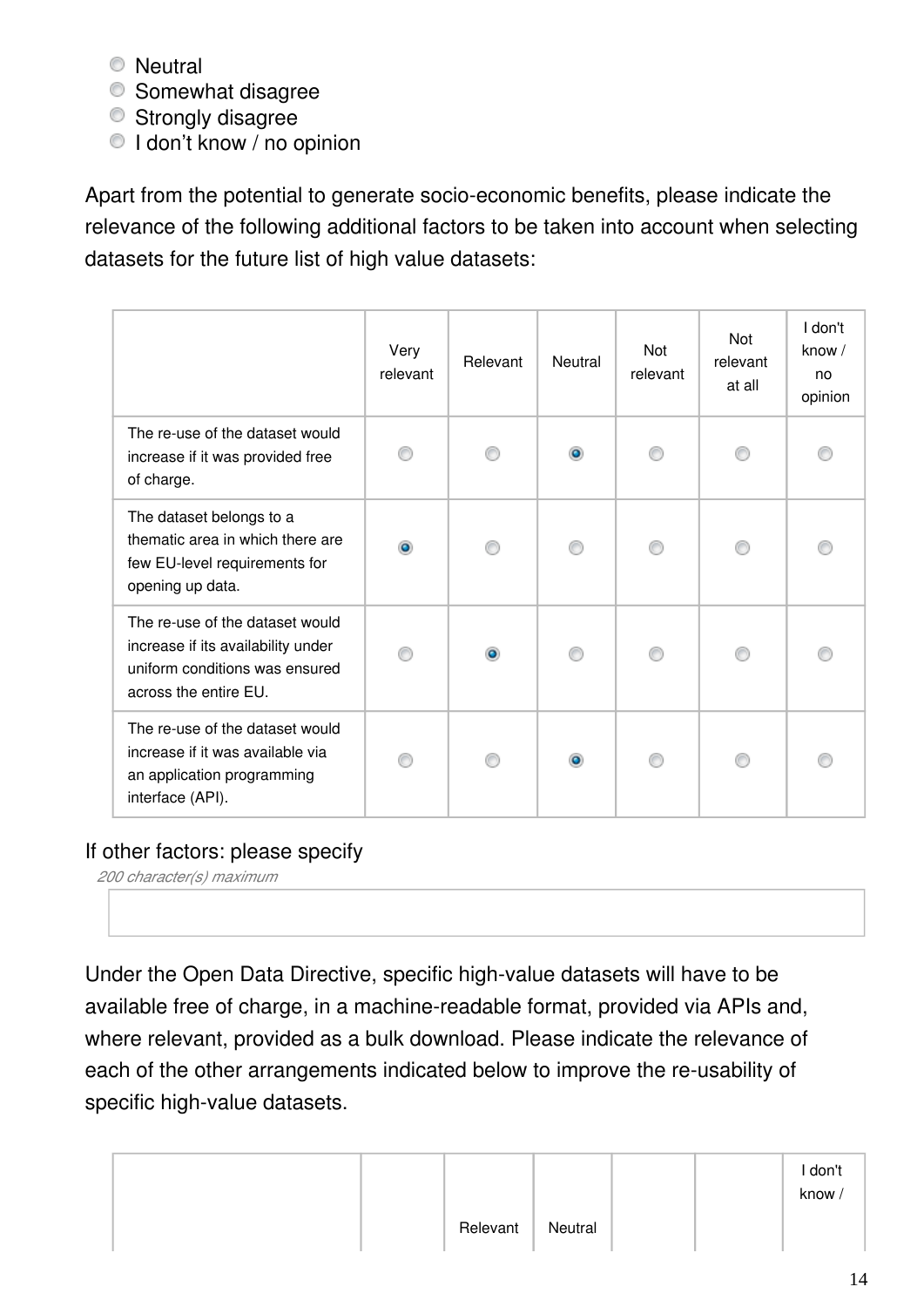|                                                      | Very<br>relevant |           |   | Not<br>relevant | <b>Not</b><br>relevant<br>at all | no<br>opinion |
|------------------------------------------------------|------------------|-----------|---|-----------------|----------------------------------|---------------|
| Licensing and other terms<br>applicable to re-use    | $\bullet$        |           | ⊙ | ⊙               | C                                |               |
| Standardised formats of data<br>and metadata         | €                | $\bullet$ | ⊙ | ⊙               | €                                | €             |
| Possibility of user feedback                         | €                | $\bullet$ | ∩ | ∩               | ◎                                |               |
| Specific technical<br>arrangements for dissemination | ⋒                |           | ⋒ | ⋒               | €                                |               |

# If other arrangements, please specify:

*200 character(s) maximum*

# Please specify which specific technical arrangements for dissemination:

*200 character(s) maximum*

Dedicated websites and links made to such websites via national competent authorities.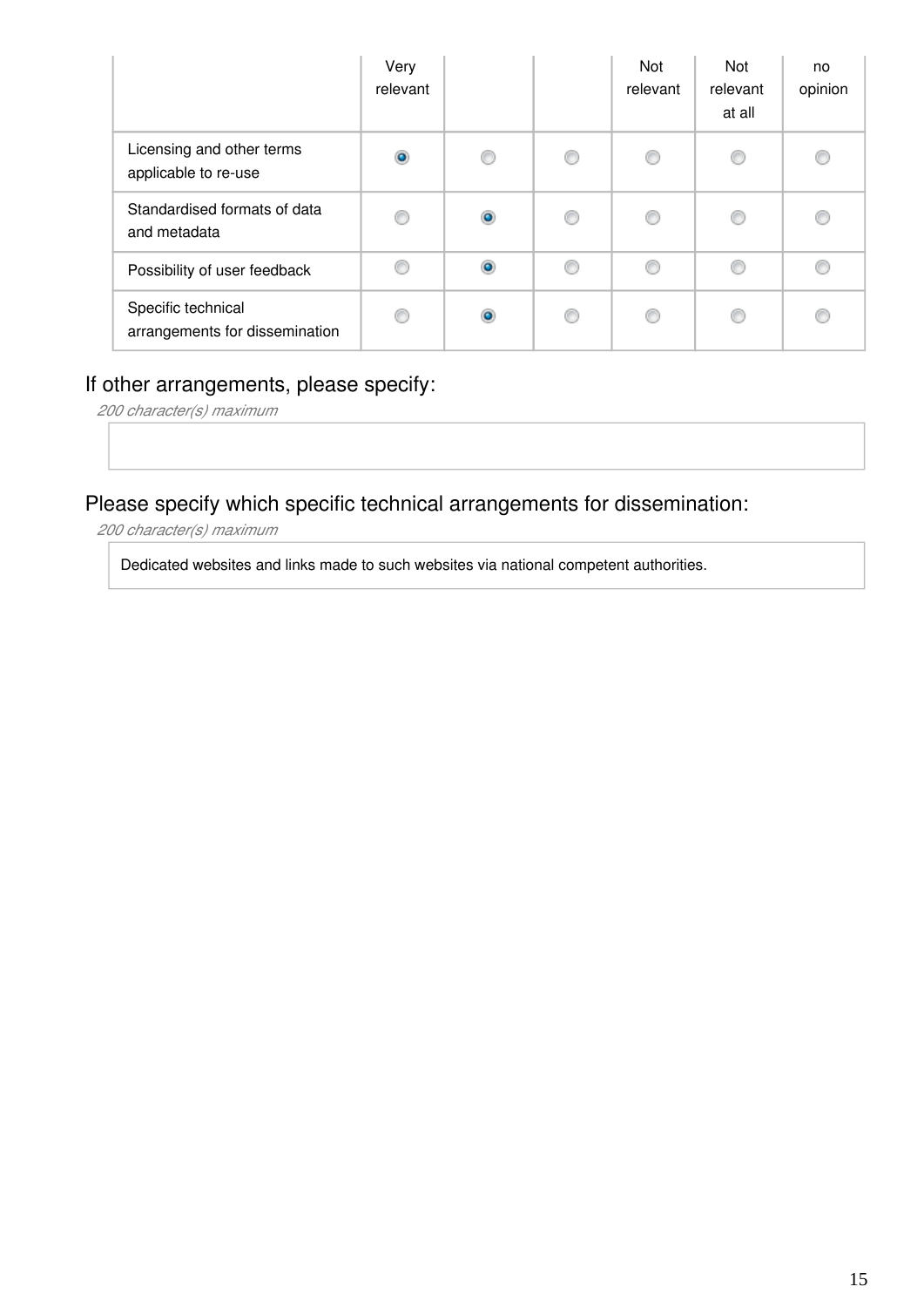EU programmes may provide funding to enhance the availability and re-use of high-value datasets across Europe. For each of the following activities, please indicate how relevant it is to support them.

|                                                                                               | Very<br>relevant | Relevant | Neutral | <b>Not</b><br>relevant | Not<br>relevant at<br>all | don't know / no<br>opinion |
|-----------------------------------------------------------------------------------------------|------------------|----------|---------|------------------------|---------------------------|----------------------------|
| Improving the quality (e.g. machine-readability) and interoperability of<br>the data/metadata | $\bullet$        | O        |         | €                      | 6                         | œ                          |
| Ensuring sustainable data provision via application programming<br>interfaces (APIs)          |                  | ۱        |         | €                      | O                         |                            |
| Engaging with re-users (promoting the data, co-defining use-cases)                            | $\bullet$        | C        | C       | C                      | œ                         |                            |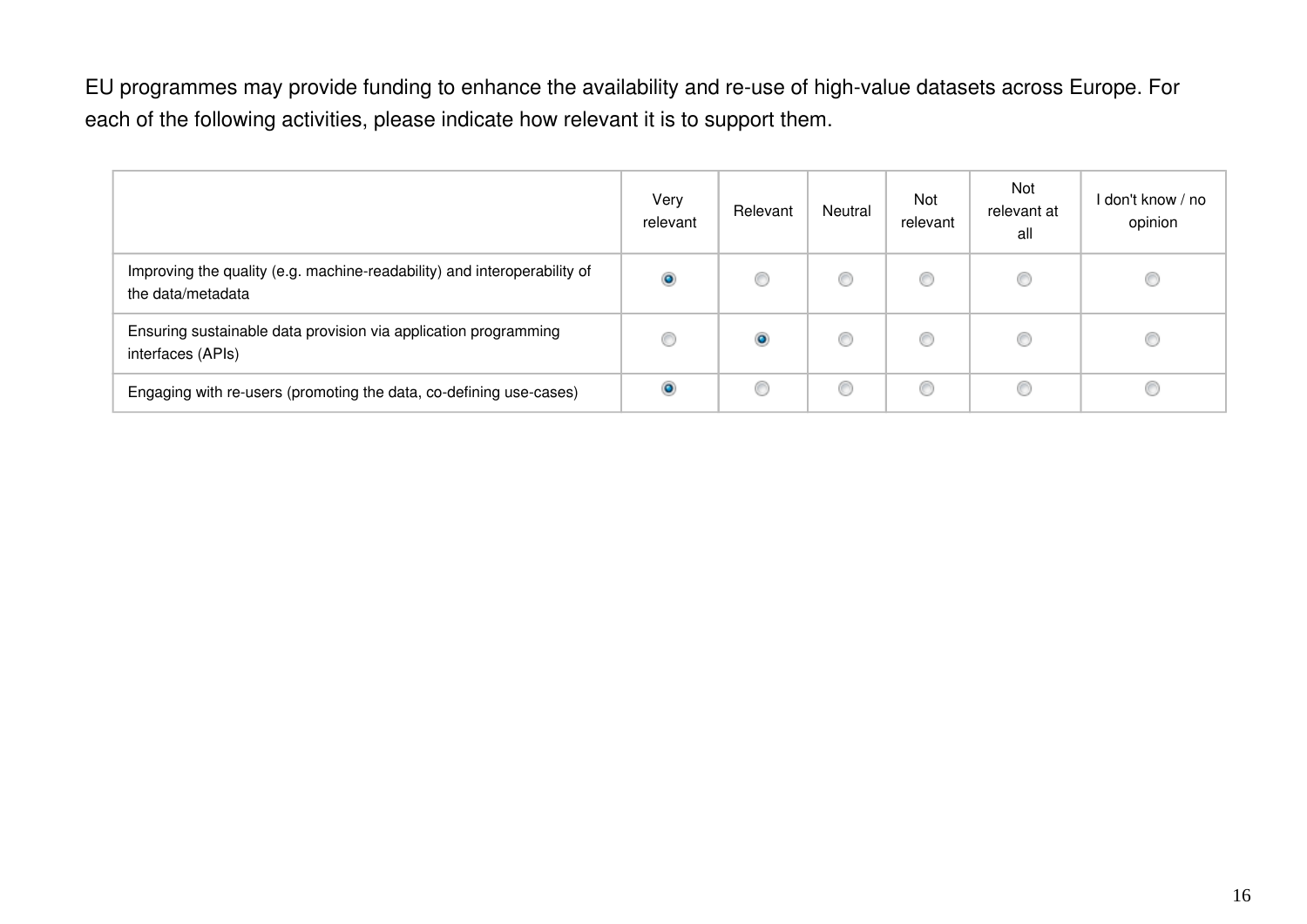If other activities, please specify:

*200 character(s) maximum*

According to your experience and the expected potential of concrete datasets, indicate up to three specific datasets that should be listed in each of the thematic categories of high-value datasets, as referred to in Article 13(1) of the Open Data Directive:

|                                   | Specific datasets |
|-----------------------------------|-------------------|
| Geospatial                        |                   |
| Earth observation and environment |                   |
| Meteorological                    |                   |
| <b>Statistics</b>                 |                   |
| Companies and company ownership   |                   |
| <b>Mobility</b>                   |                   |

# **Section 2.3 - Specific questions on future actions: the (self-/co-) regulatory context of cloud computing**

Data processing that underpins data sharing, in particular in common European data spaces will increasingly be performed in cloud and edge infrastructures. Such infrastructures can present cost-effective alternatives and, in the case of edge computing, enable real-time data processing in a connected device. Cloud and edge services are covered by European rules like the General Data Protection Regulation and the Free Flow of Non-personal Data Regulation, and implementation of these rules can happen by means of self-regulatory schemes like codes of conduct. To ensure that cloud and edge services offered in Europe are secure, user friendly and compliant with the rules, the applicable rules should be implemented by service providers in an appropriate and transparent way.

Does your organisation use and/or provide cloud or edge services?

- Yes, my organisation *uses* cloud or edge services
- Yes, my organisation *provides* cloud or edge services
- None of the two

Do you believe the cloud market currently offers the technological solutions that you need to grow and innovate your business?

- Yes
- © No

Do you feel that your organisation's sensitive data is adequately protected and secured by the cloud services you use?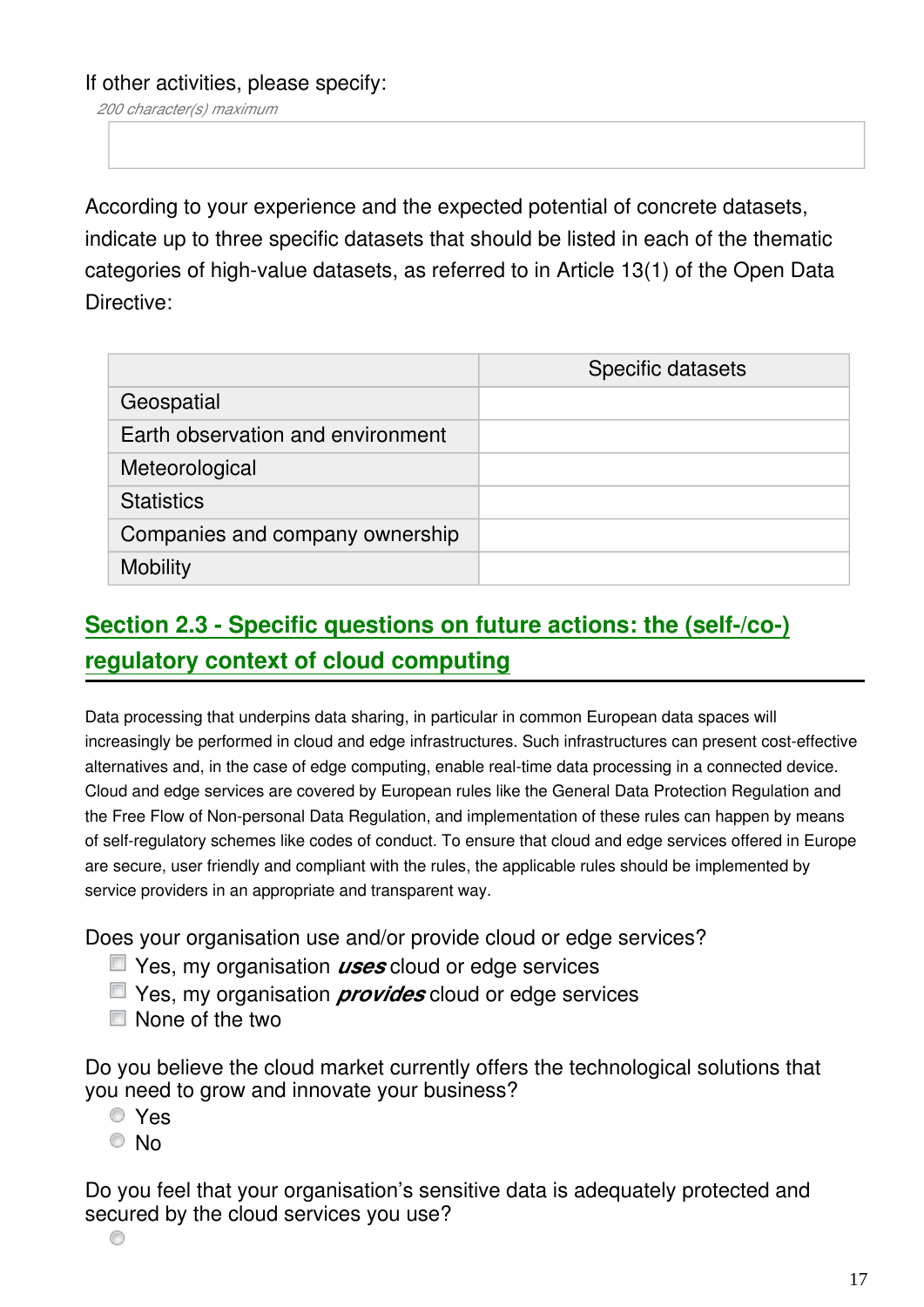Yes © No

Have you experienced problems in the context of the current functioning and constitution of the market for cloud services in Europe?

- Yes
- © No

Do you perceive risks emerging from the current functioning and constitution of the market for cloud services in Europe?

- Yes
- © No

Does your organisation have flexibility to procure/adopt new and innovative cloud solutions if they emerge on the market?

- Yes
- © No

Is your organisation aware of self-regulatory schemes for cloud/edge services (for example, codes of conduct or certification schemes)?

- Yes
- © No

How do you believe market awareness of these schemes could be raised?

```
300 character(s) maximum
```
Do you believe a self-regulatory approach is appropriate to identify best practices to apply EU legislation or self-regulation?

- Yes
- © No

Please explain why:

*200 character(s) maximum*

There is already some concern about compliance of cloud service providers with important EU rules such as data protection, as outlined in the EU Data Strategy.

Would it be beneficial for your organisation if applicable rules for cloud and edge would be bundled and corresponding information made available by the European Commission?

- Yes
- © No
- <sup>O</sup> I don't know / no opinion

**Thank you for your contribution to this questionnaire. In case you want to share further ideas on these topics, you can upload a document below.**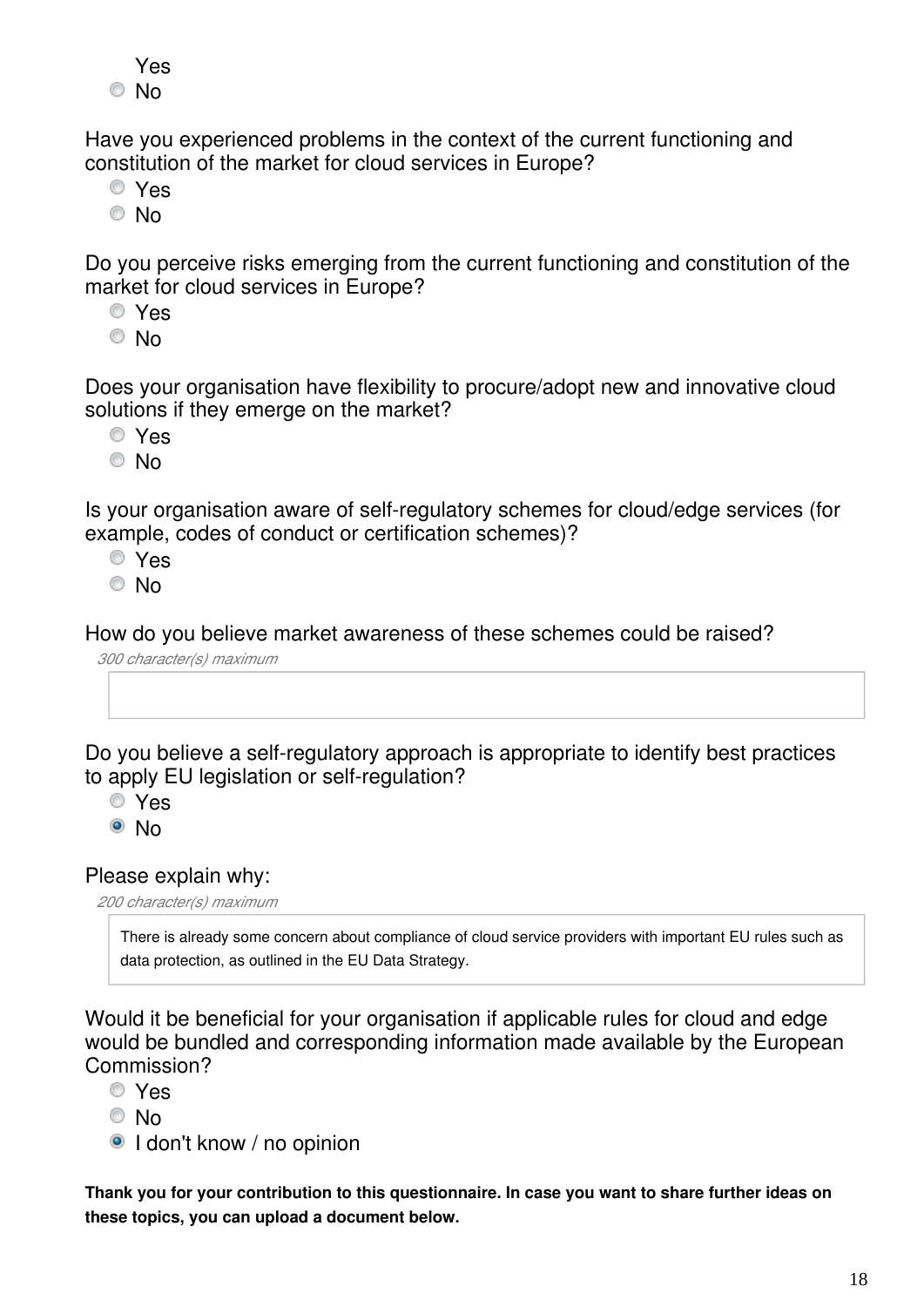# Please upload your file

The maximum file size is 1 MB Only files of the type pdf,txt,doc,docx,odt,rtf are allowed

# Final comments

The EU data strategy is a long-term plan where several conditions are still uncertain. It is presented at a very abstract level making it difficult to foresee practical direct consequences that could impair the provision of healthcare services by physicians or erode doctor-patient relationship, in particular patient's trust.

CPME welcomes the EU ambition of becoming a leading role model for a society empowered by data to make better decisions in business and the public sector.

However, certain conditions need to be ensured:

• Easier access to individual's data, specifically patients' data, needs to be surrounded by strong legal safeguards and level of security.

• Nudging techniques or dark patterns should not be used or supported.

• Further assurances need to be put in place to ascertain if access was given by a child, without collecting appropriate parental consent.

•As we are exposing children to an online environment where opting-out is no longer possible, contributing to the 'datafication' of their lives, a new right should be developed – the right for a "clean data slate" at the age of 18. Starting at early age at home as entertainment, to continue at school with several educational platforms and tools to which children need to participate in order to learn, the constant and regular contact to the online environment can have vast implications and possible long-term consequences for their well-being, development and social dynamics, opportunity and life chances. As a result, children should be granted the right to demand companies to delete any personal information collected about them, as data subjects, prior to the age of 18, safeguarding health data as determined by the data subject him/herself.

• Clear purposes for access and use, robust governance models, stronger safeguards and enforcement of data subject rights are paramount to avoid misuse by or distrust in governments, rogue employees or private entities with commercial interests in detriment of the data subject. For example, involve research ethics committees for secondary use of health data or impose GDPR certification for certain processing operations. An EU Code of Conduct for processing of personal data in the health sector is welcome. The principles of Taipei and Helsinki declarations should be embedded in such a Code.

• Assurances must be made that standardisation for interoperability purposes does not translate into regulating medical practice or diminishing the scope of the delivery of healthcare services, which must continue to be provided in accordance with patient needs and evidence-based medicine reflecting technical and scientific progress. Clarification is also required on who will bear the costs of digital health transformation. Guarantees are needed that physicians should not bear such costs as it may be detrimental to the general access to healthcare.

• Authorities should foster trust in the sharing of health data. To this end, they should foresee the involvement of research ethics committees or ethics review boards when the legal base to share personal data is other than consent of the data subject. The default position for provision of information should be